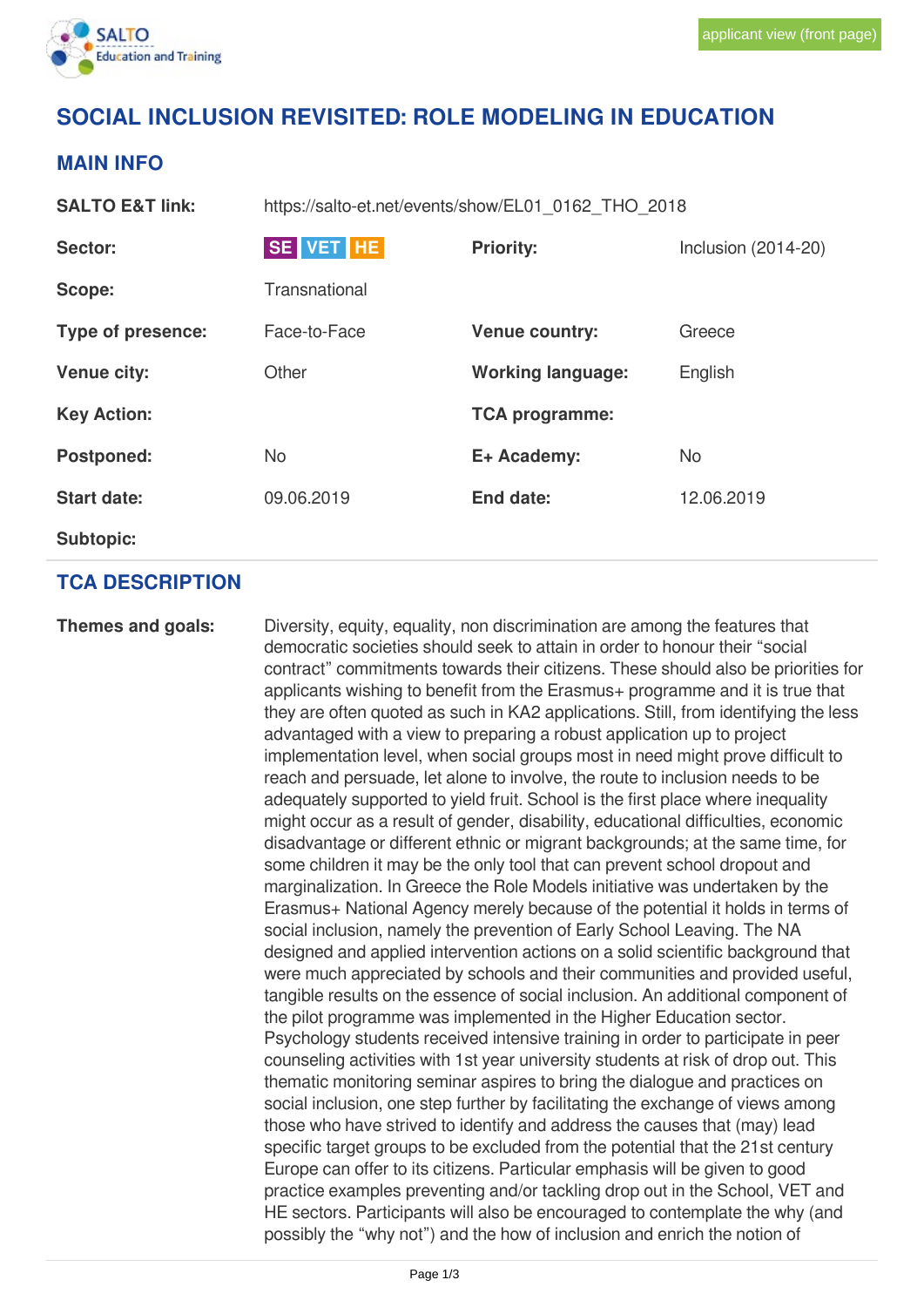

inclusiveness with their contributions.

**Expected results:** To share practices and provide monitoring on ongoing projects focusing on Early School Leaving and University dropout as social inclusion impediments· Increase awareness of Early School Leaving and University dropout as distinct social exclusion patterns · Highlight and maximise the potential of the Role Models initiative for preventing exclusion and exchange good practice examples among NAs· Contribute to the discussion on the inclusion component of the new programme · Identify potential synergies between the SE, VET, HE sectors that could lead to new cooperation schemes in favour of inclusion  $\cdot$  Participate in a friendly and fruitful exchange of views, experiences, expectations on the above topics **Additional information:** More information and details of the programme and the logistics from the airport of Athens to the Venue of the event in Nafplio will be available soon.

#### **PARTNERS AND PARTICIPANTS**

| <b>Organiser NA:</b>                                                 | EL01 - Greek State Scholarship's Foundation (IKY)                                                                                                             |  |  |
|----------------------------------------------------------------------|---------------------------------------------------------------------------------------------------------------------------------------------------------------|--|--|
| <b>Number of</b><br>participants:                                    | 50                                                                                                                                                            |  |  |
| <b>Profile of participants:</b>                                      | Participants (former or current beneficiaries, experts and/or decision makers)<br>are expected to contribute their experiences/practices on the above themes. |  |  |
| <b>Participants per</b><br>country:                                  | $ 2 - Any $                                                                                                                                                   |  |  |
| <b>Applied as Co-</b><br>organising partner(s):                      |                                                                                                                                                               |  |  |
| <b>Pending co-</b><br>organising partner<br>application(s):          |                                                                                                                                                               |  |  |
| <b>Accepted co-</b><br>organising partner(s):                        |                                                                                                                                                               |  |  |
| Sending partner(s) -<br><b>Booked places:</b>                        |                                                                                                                                                               |  |  |
| <b>Pending Sending</b><br>partner application(s)<br>- Booked places: |                                                                                                                                                               |  |  |
| <b>Accepted Sending</b><br>partner(s) - Accepted<br>places:          |                                                                                                                                                               |  |  |
| <b>Pending booked</b><br>places:                                     | $\overline{0}$                                                                                                                                                |  |  |
| <b>Accepted places:</b>                                              | $\overline{0}$                                                                                                                                                |  |  |